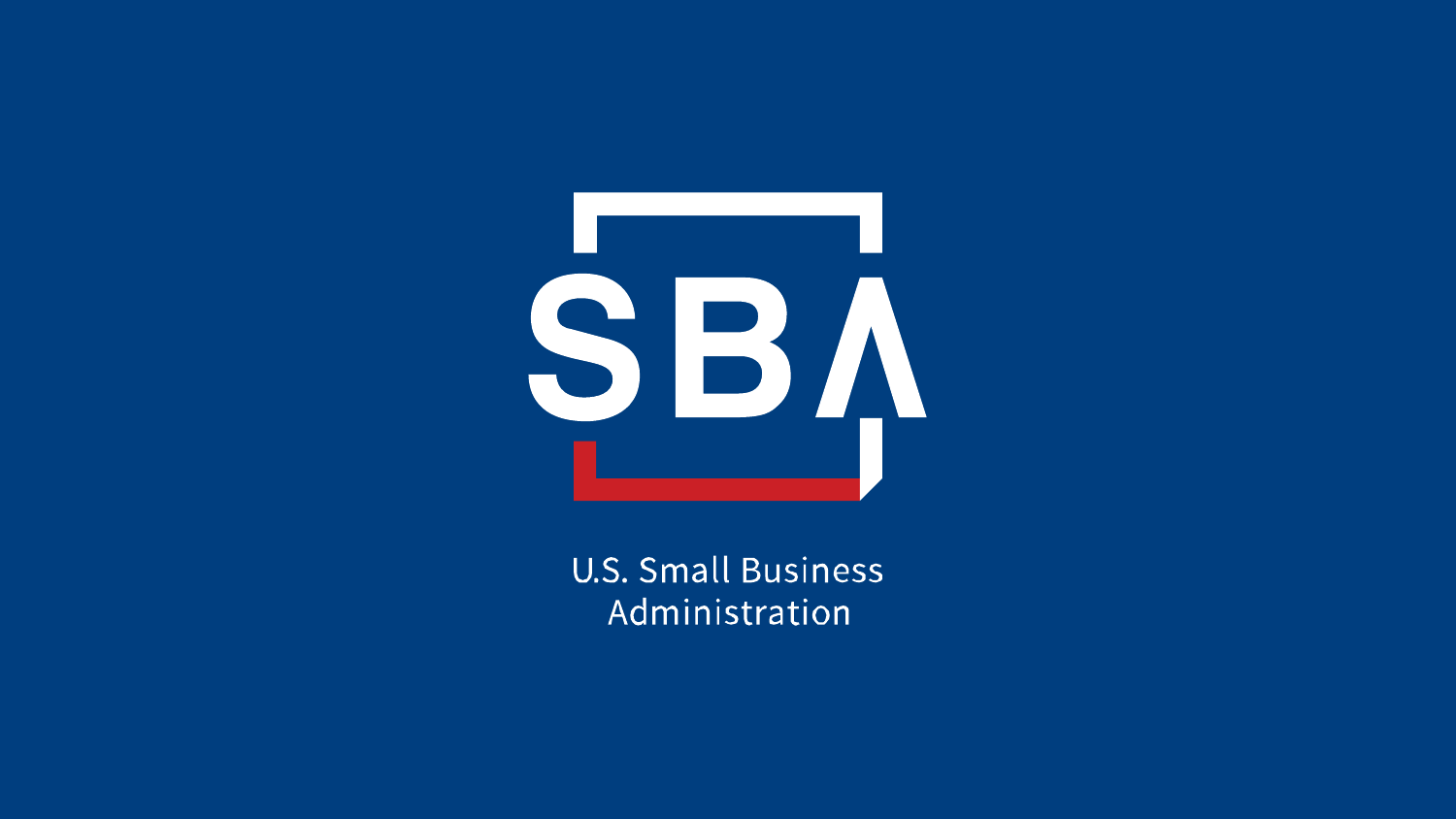### **The SBA works to ignite change and spark action so small businesses can confidently**



### **START •GROW • EXPAND • RECOVER**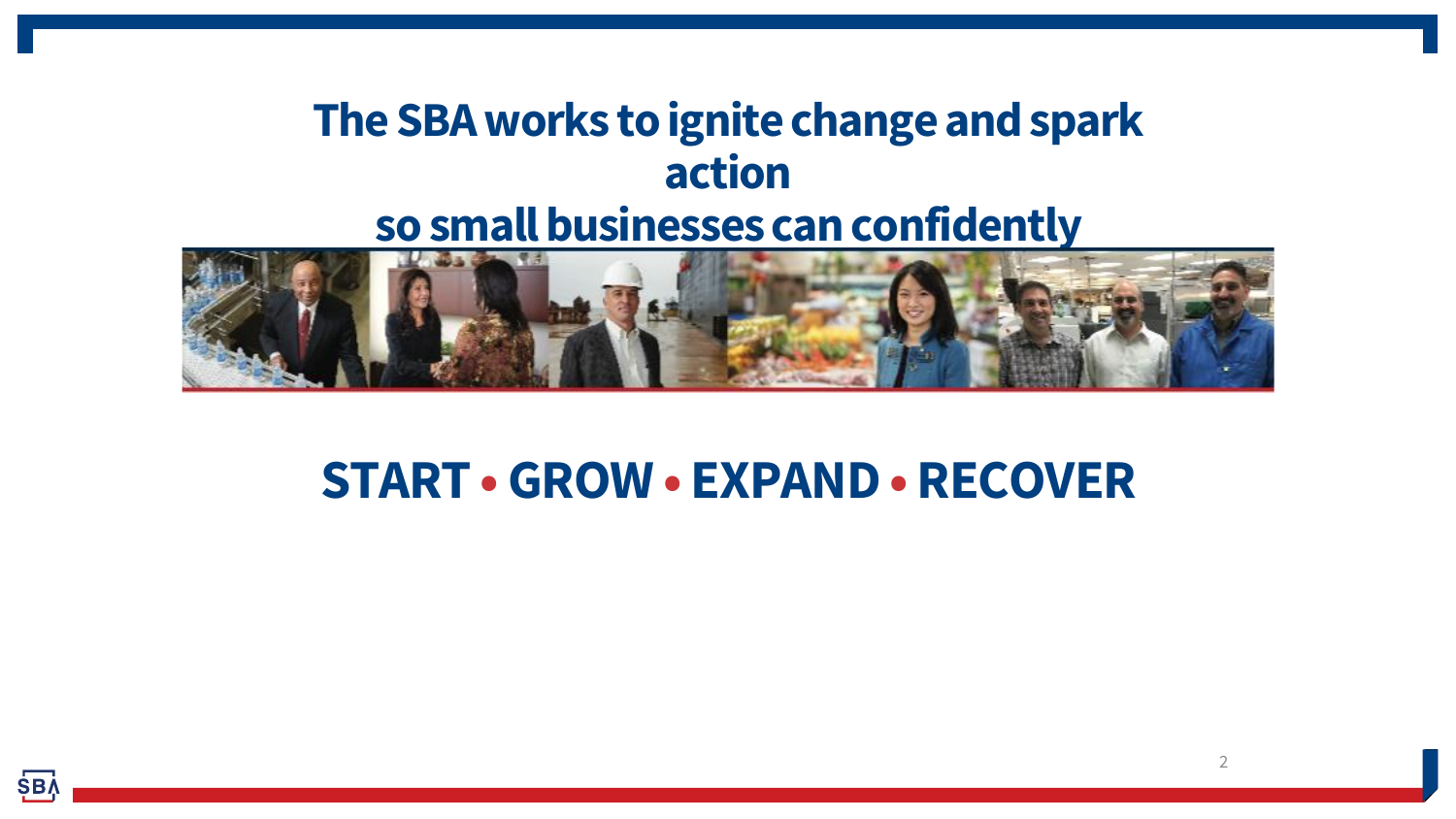### **SBA Nationwide**

**Increase confidence and business smarts** with free or low-cost [mentoring, counseling, and training offered through a local SBA](https://www.sba.gov/local-assistance)  District Office, resources on **SBA.gov** and **SBA's network of Resource** Partners, including:

- [SCORE](https://www.score.org/)
- [Small Business Development Centers \(SBDCs\)](https://americassbdc.org/)
- [Women's Business Centers \(WBCs\)](https://www.sba.gov/local-assistance/find/?type=Women%27s%20Business%20Center&pageNumber=1)
- [Veterans Business Outreach Centers \(VBOCs\)](https://www.sba.gov/local-assistance/find/?type=Veteran%27s%20Business%20Outreach%20Center&pageNumber=1)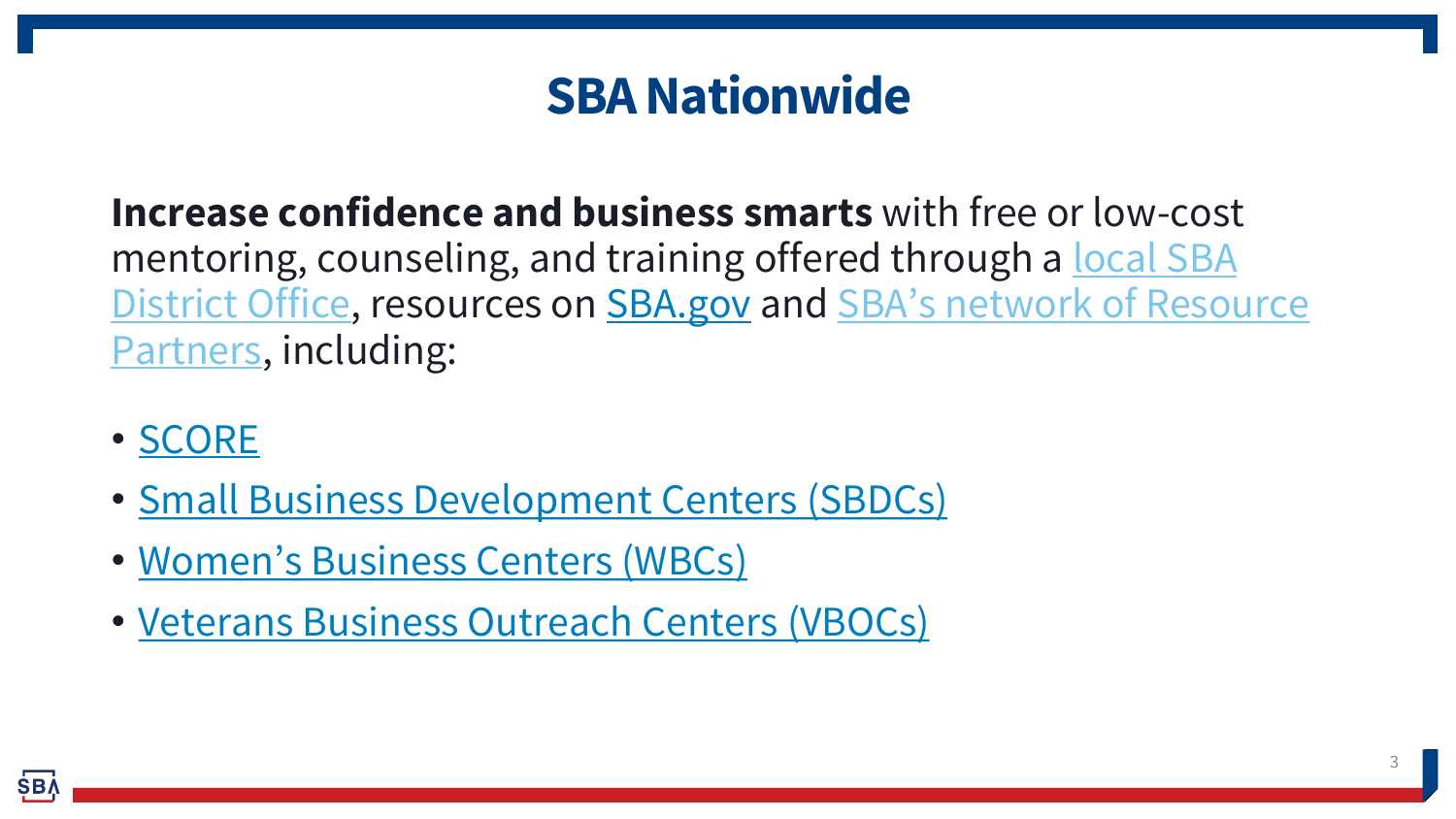### **What Are Opportunity Zones?**

- Opportunity Zones were passed in the 2017 Tax Cuts and Jobs Act to promote long term investment and jobs to low-income communities utilizing an estimated **\$6.1 trillion in unrealized capital gains**
- The Tax Law allows investors to take capital gains and defer payment of those taxes by investing the gains back into an OZ Fund. Can invest through 2026 but can sell for **no capital gains after holding for 10 years.** (more later)
- State Governors were tasked with designating up to 25% of their qualified tracks or a total of 8,766 census tracks to be Opportunity Zones, which was completed in every state and 3 territories. Includes 1400 Universities and 200 Military bases.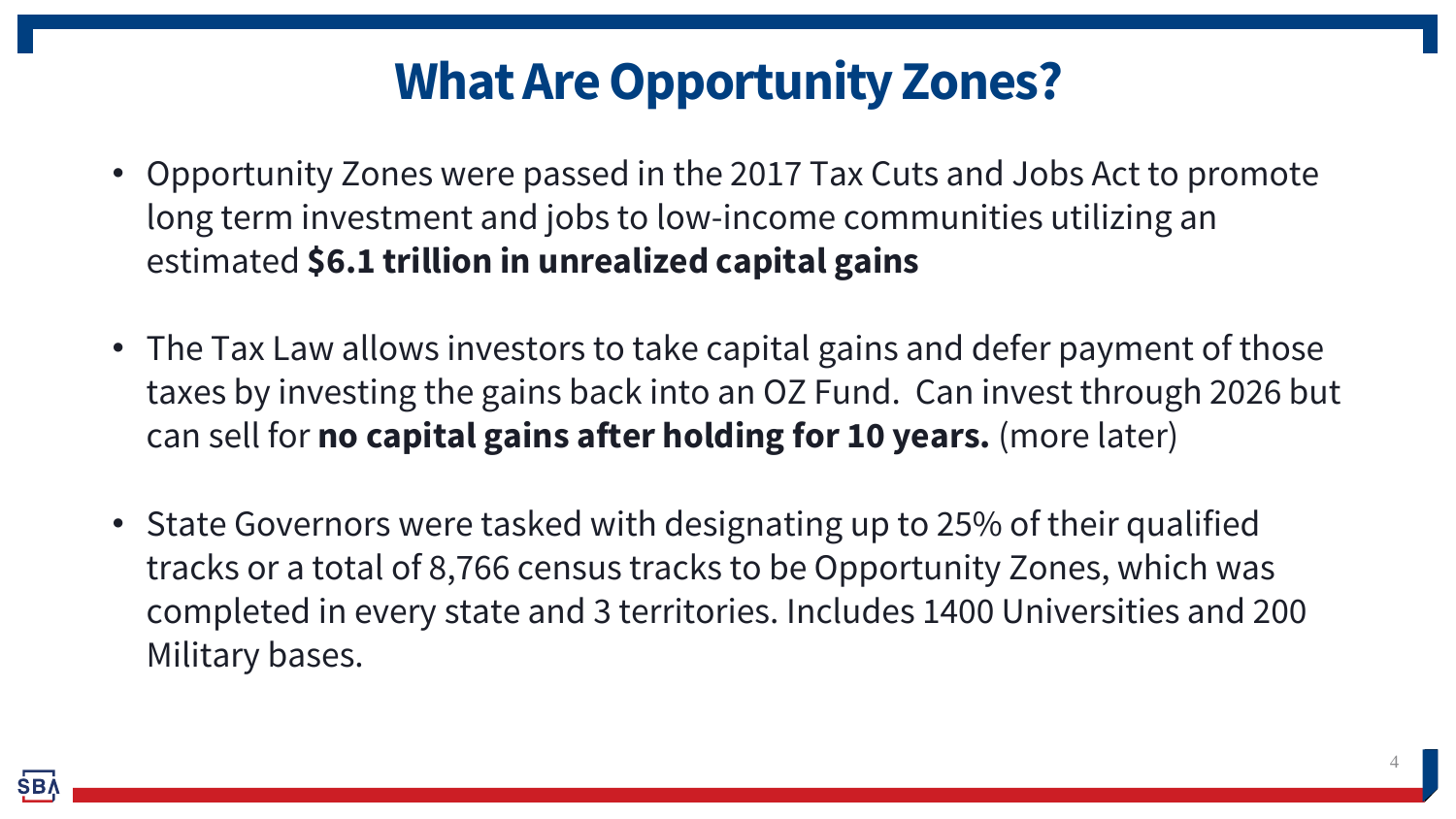### **What Are Opportunity Zones?**

- Created in the Tax Cuts and Jobs Act of 2017, an Opportunity Zone is an economically-distressed community where new private investments, under certain conditions, may be eligible for preferential tax treatment
- It's a location-based program based on Low Income Community census tracts
	- Poverty rate > or equal 20% or;
	- Median family income does not exceed 80% of statewide family income if located outside of metropolitan area or;
	- Tracts in which median family income does not exceed 80% of statewide median family income or metropolitan area median family income, whichever is higher.
- Individual states could nominate up to 25% of eligible census tracts. Tracts were certified in 2018.
- Designations are valid for ten years
- Administered by the Community Development Financial Institutions Fund of the Department of Treasury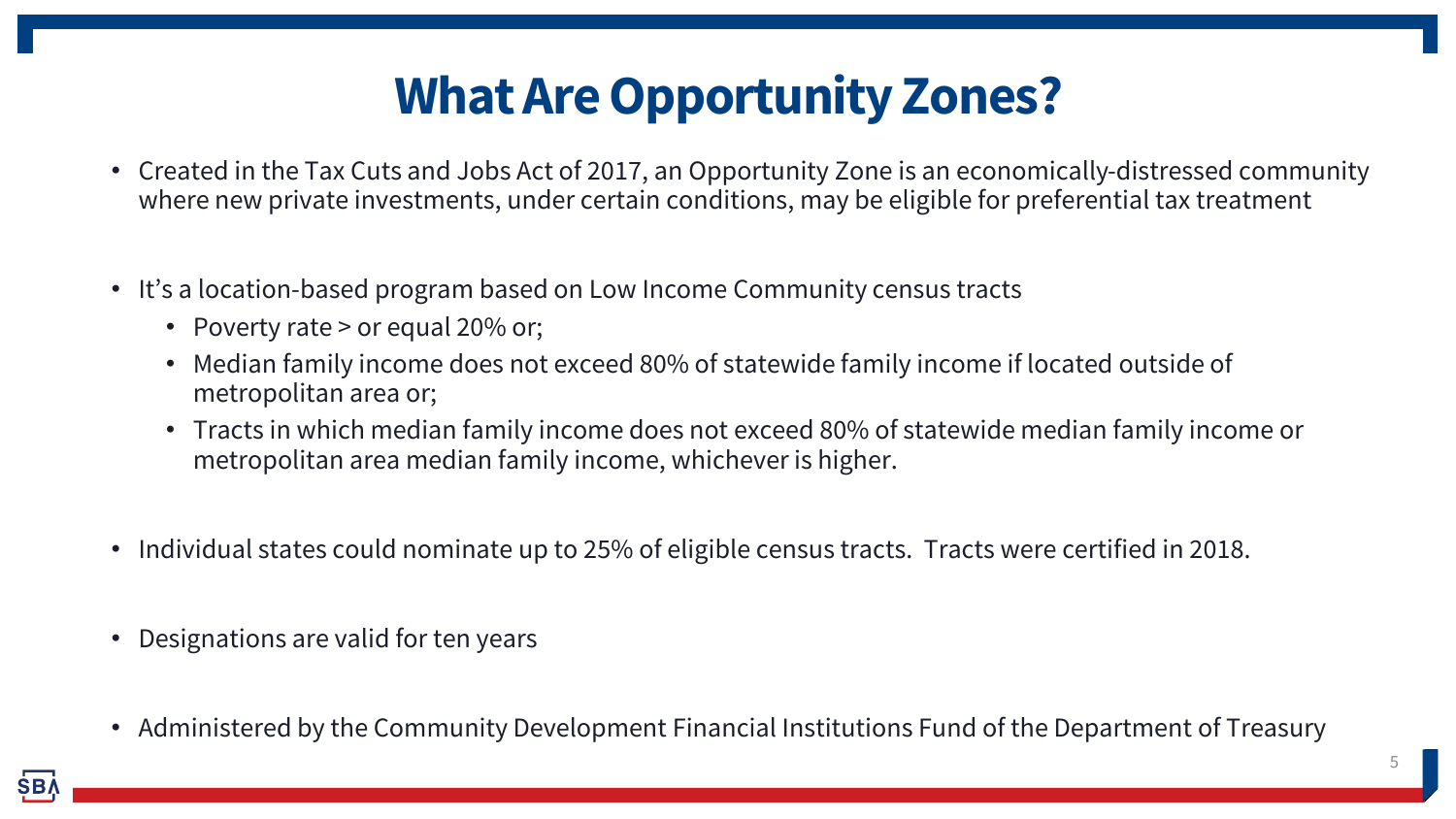### **Opportunity Zone Program –How it works**

- Investors must create a qualified Opportunity Fund which is a privately-managed investment fund
	- Treasury must certify Opportunity Funds
	- Fund must invest at least 90% of capital in Qualified Opportunity Zones
- Defer, Reduce, and Eliminate three incentives for private investors:
	- Temporary tax deferral for capital gains reinvested in an Opportunity Fund
	- "step-in basis" for capital gains reinvested in an Opportunity Fund. The original tax basis of the investment is increased by 10% if held five years and an additional 5% if held at least 7 years
	- Permanent exclusion from taxable income on capital gains from sale or exchange if the investment is held at least 10 years
- Investors can defer tax on any prior gains until no later than December 31, 2026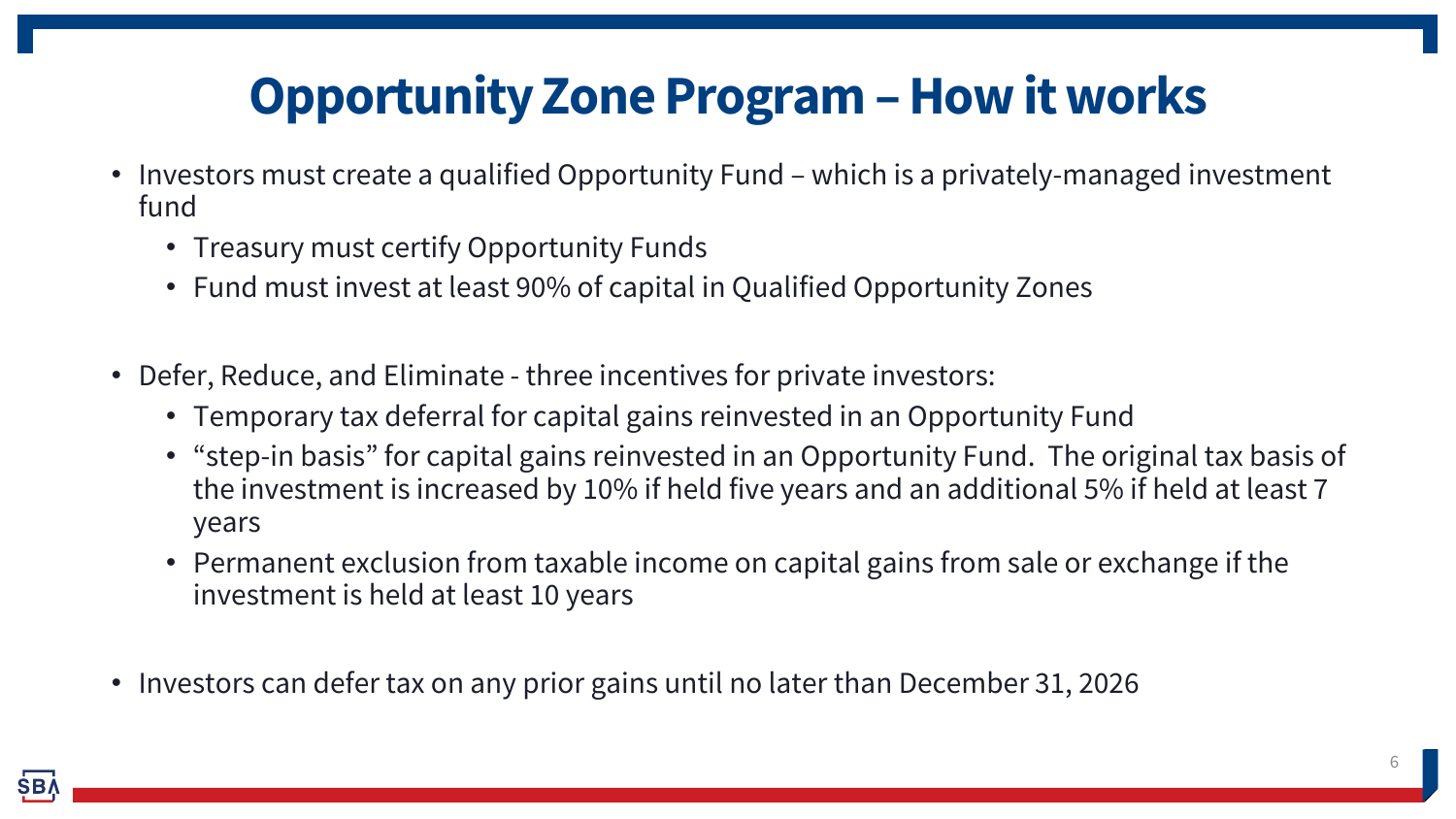### **Important Quality of Opportunity Zones**

*A key differentiator of the Opportunity Zone program is that it is being driven by state and local governments, rather than being a "top-down" federal program. This approach ensures that issues unique to each community are identified and addressed directly by local leaders for their individual regions.*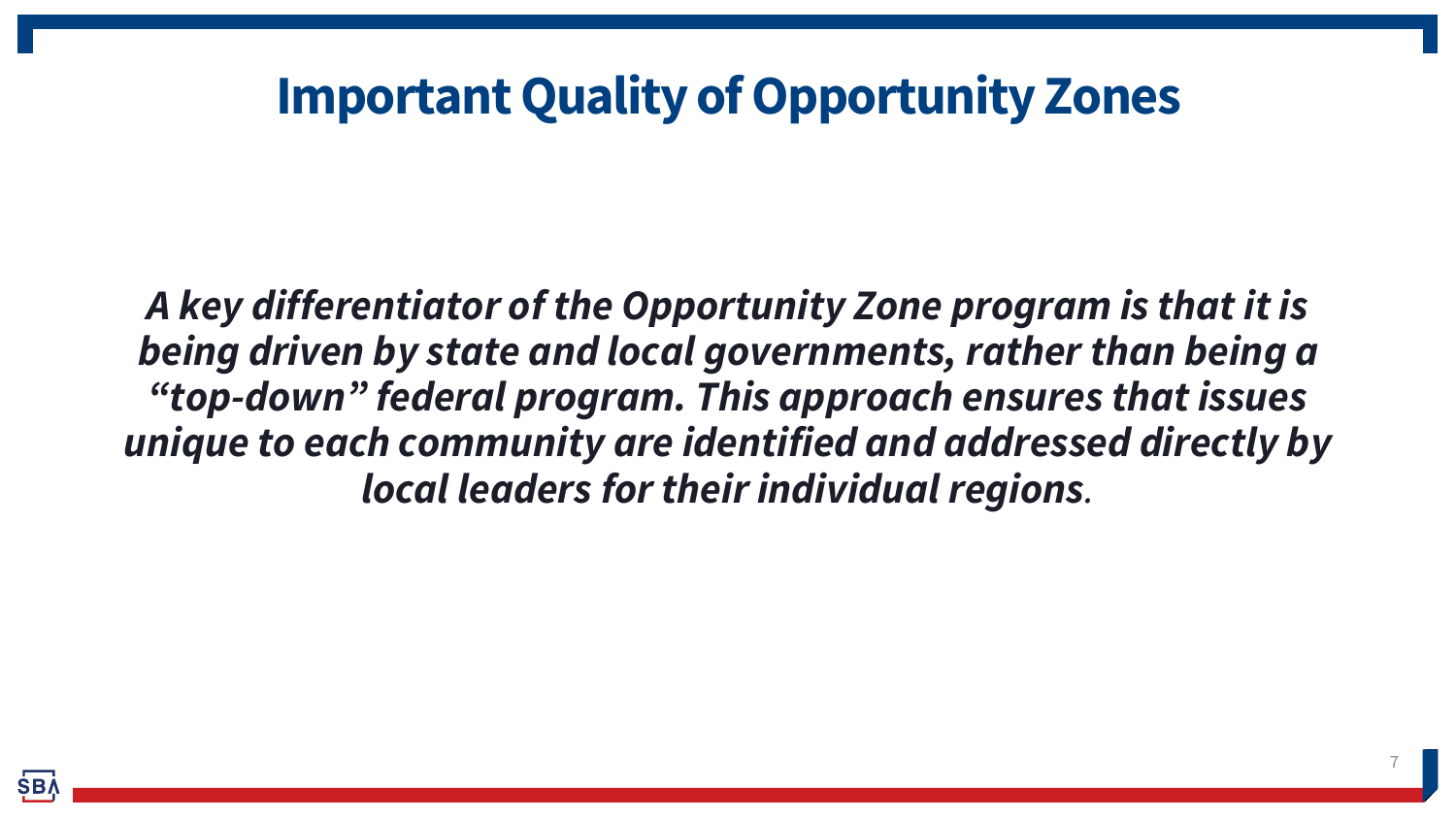### **Where are Opportunity Zones?**

#### **More than 8,766 Opportunity Zones in 50 States and 3 Territories**



**Zones are also designated as a HUBZone.**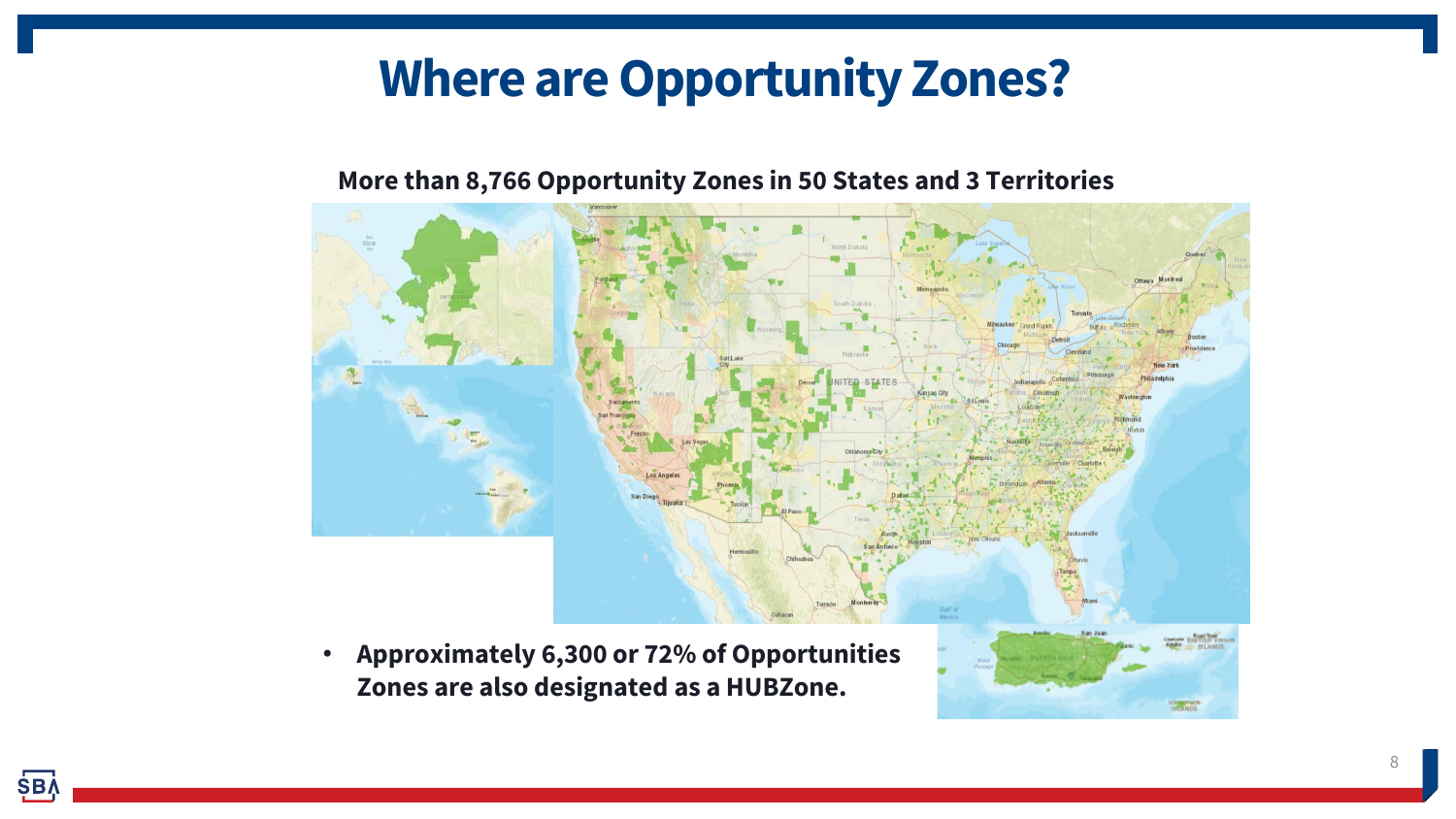### **How do Opportunity Zones save Taxes?**

- 1. Deferral from paying Capital Gains until **2026** if invested in Qualified Opportunity Fund (QOF)
- 2. Partial Forgiveness of Gains through a step-up in Basis in year 5 (10%) and year 7 (5%)
- 3. Total Forgiveness of Additional Gains if held for 10 years or more and up to 29 years to hold investment!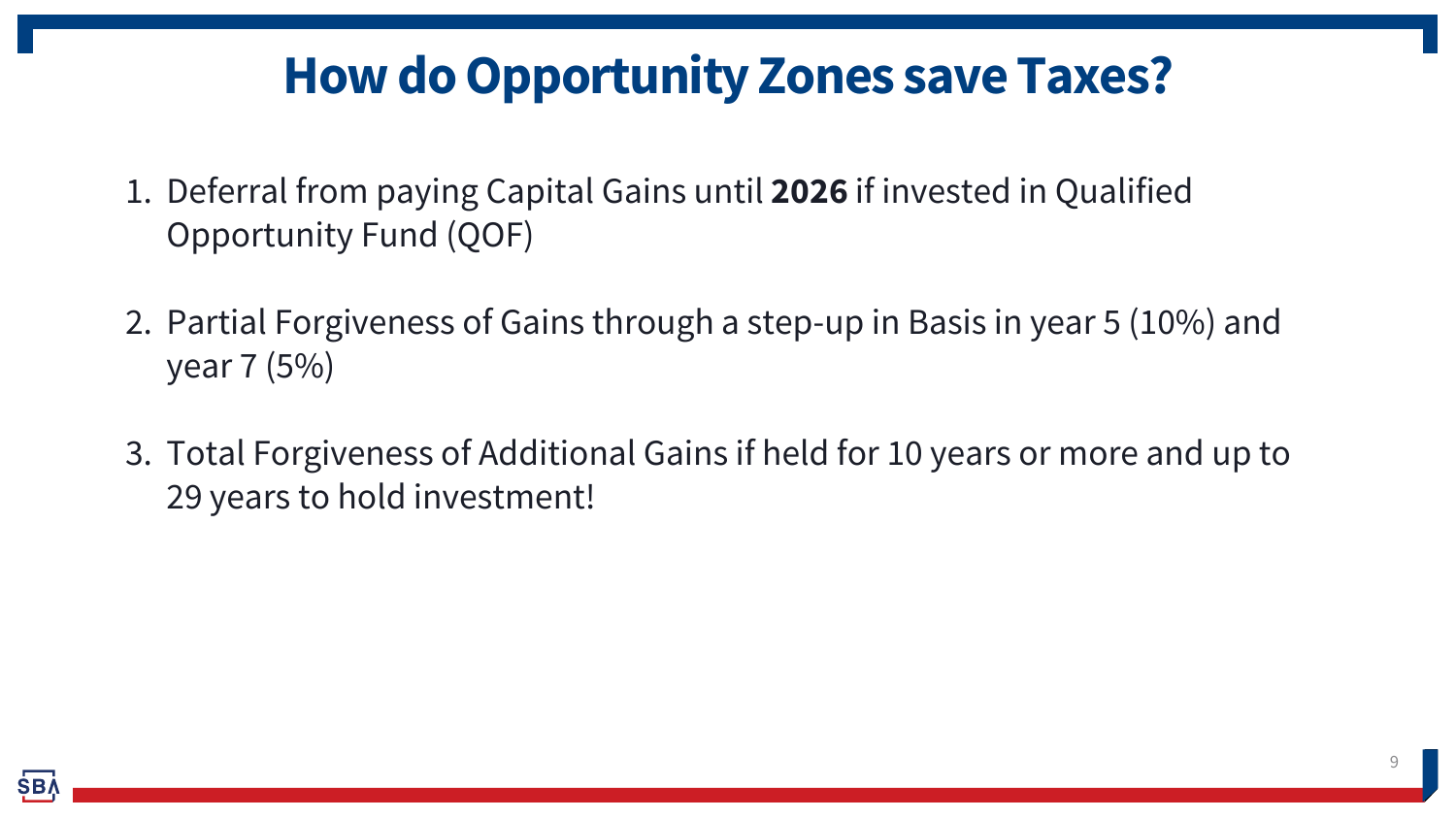# **Tax Timing Recap**

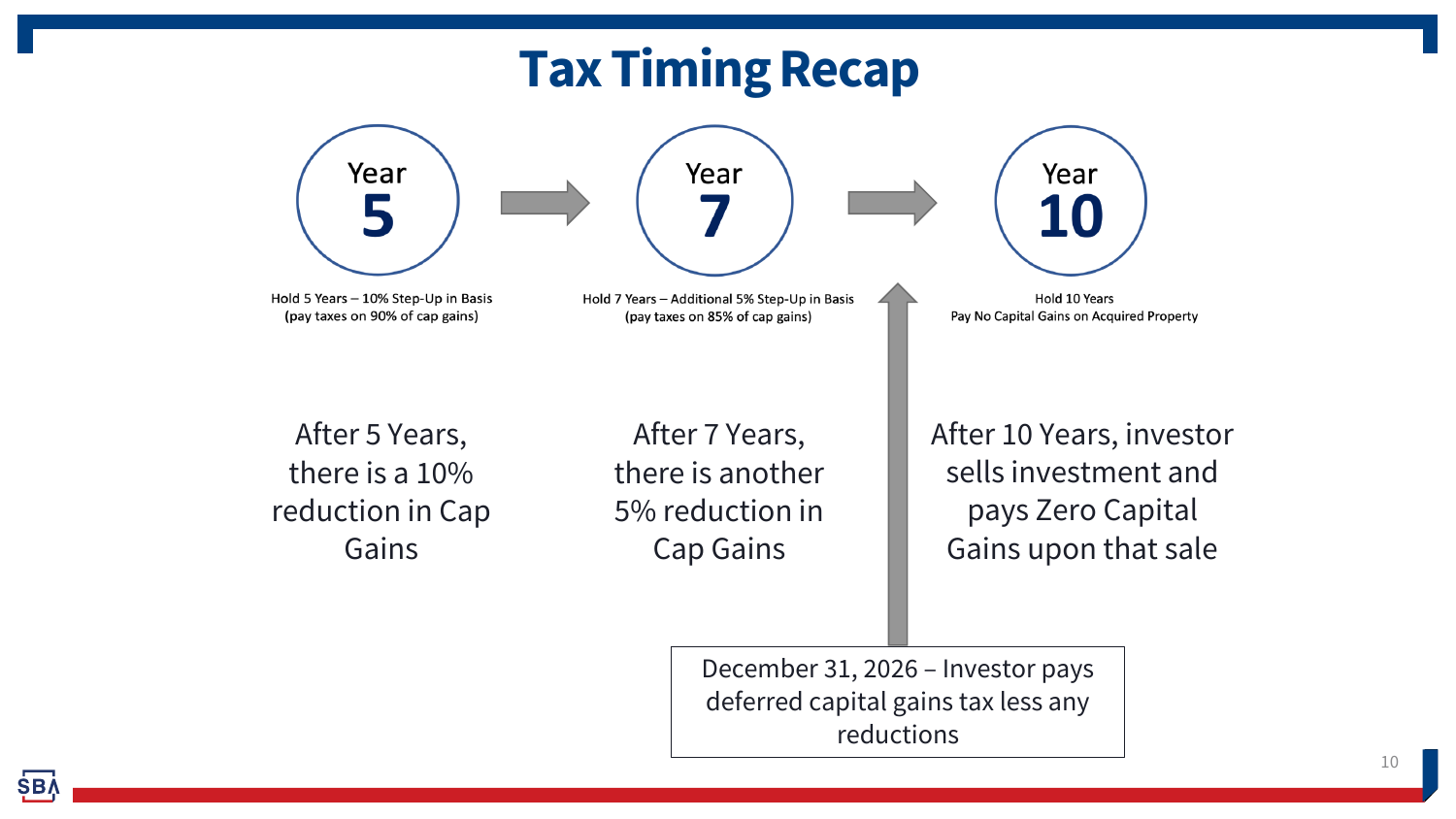### **What are Qualified Investments in OZ's?**

Qualified Opportunity Zone Businesses must:

- ✓ Have substantially all (70%) of its business owned or *leased* in OZ
	- ➢ Potential boon for high tech or any type of start-up
- $\checkmark$  Or at least 50% of income derived from Active conduct of business
- $\checkmark$  Or at least 50% of employees live in zone or 70% are paid for work done in OZ (flexible – "landscaper rule")
- $\checkmark$  For Property, must substantially improve basis (must double in 30 months)
- $\checkmark$  Some businesses are restricted gambling, off premise alcohol, etc.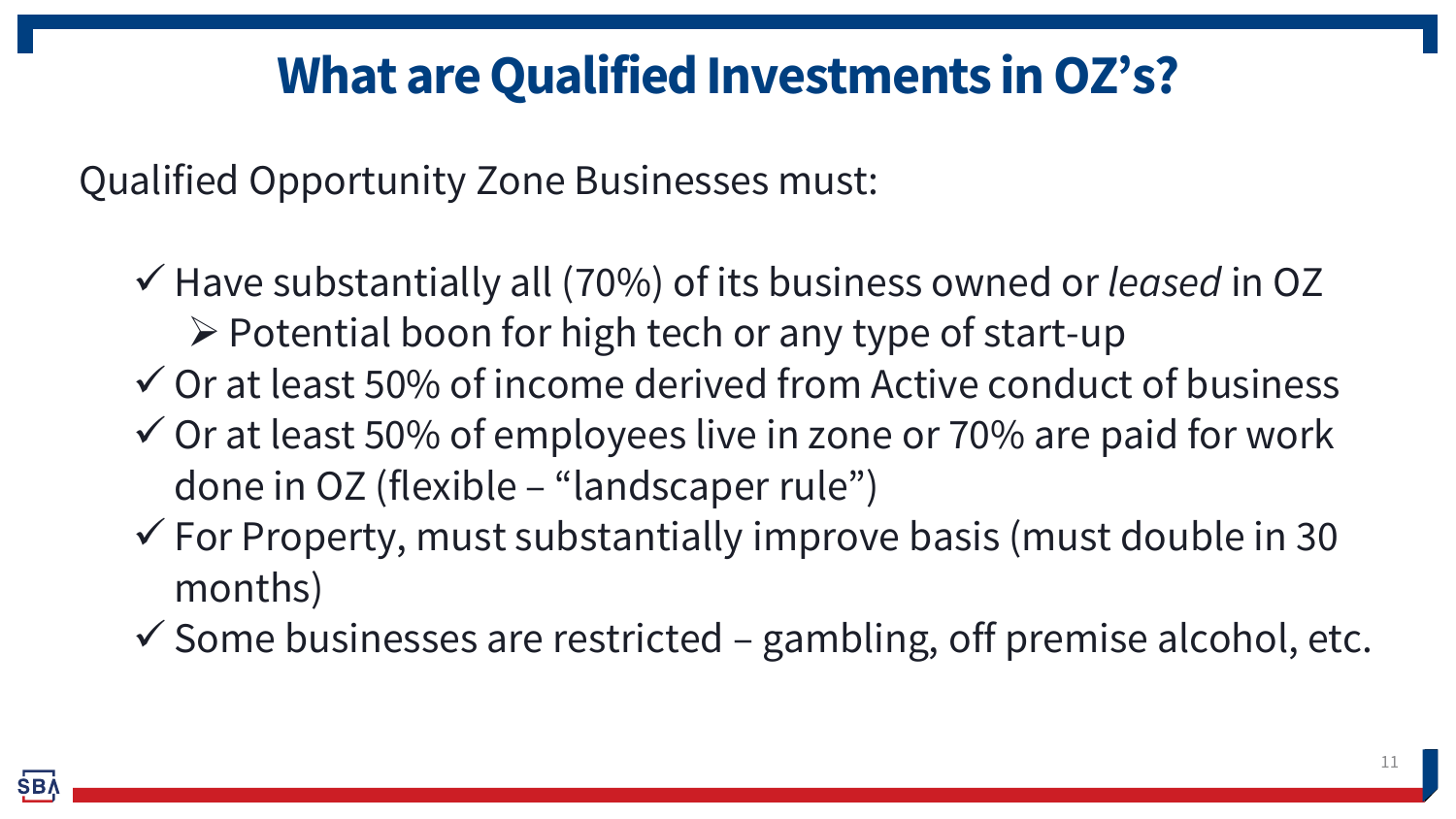### **Other Ideas for Small Businesses**

- Expand existing business model in other OZ's perhaps creating separate entity for new investors
- Build needed business assets like warehouses/stores/employee housing with new investors and do a lease buy-back arrangement
- Become franchisee business in OZ's that other investors may not have management skillsets, language, etc.
- Get suppliers to locate closer to your business in OZ's for cheaper transportation and other cost reductions
- If in OZ, pitch new investors that you may not usually approach insurance companies, pharmaceuticals, major corporations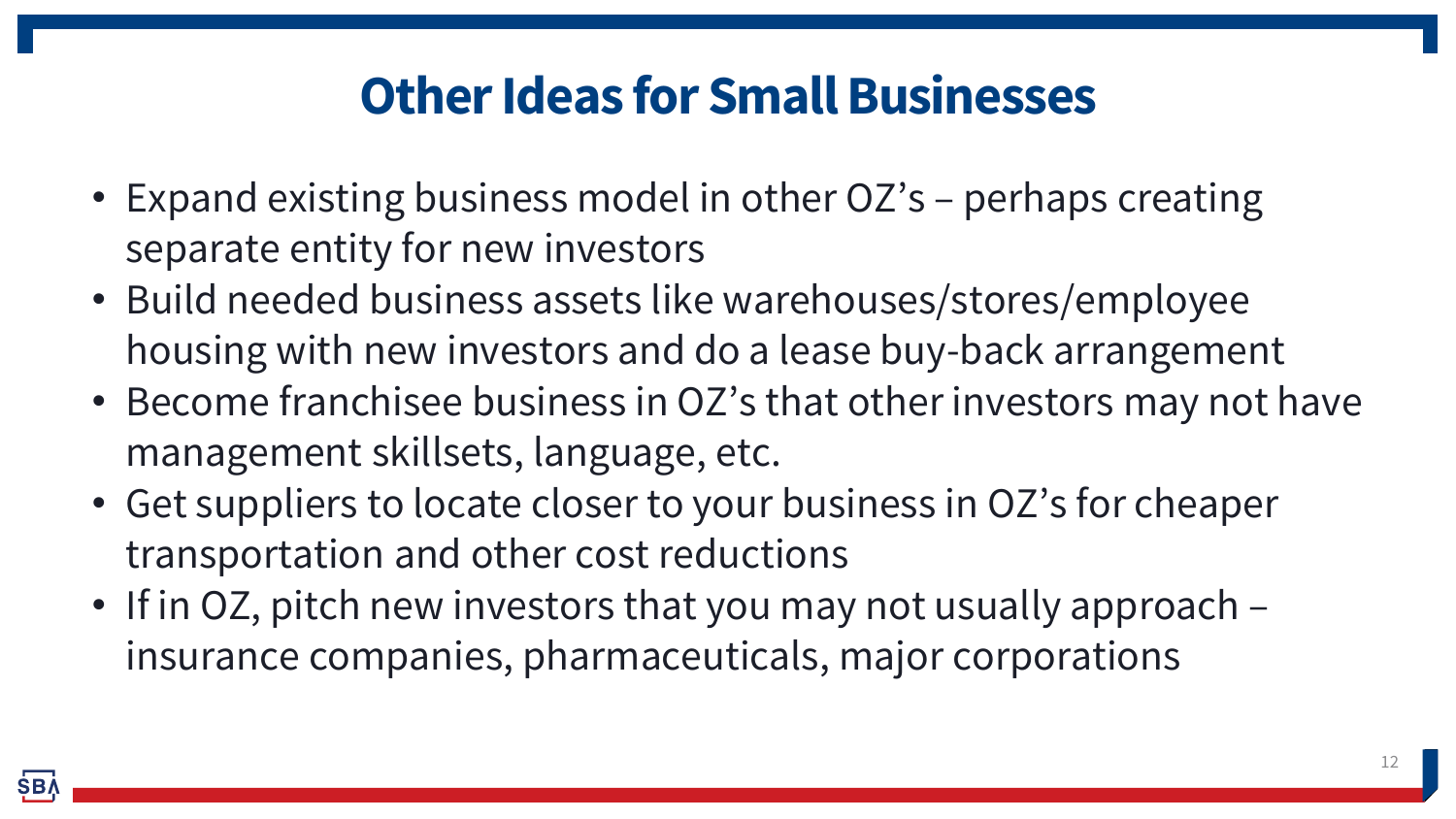# **SBA Support in Opportunity Zones 504 Loan Program**

• Long-term, fixed-rate financing

Fixed assets (e.g., real estate, buildings, machinery)

#### *For businesses located in Opportunity Zones:*

- Job creation or retention requirements: more relaxed Incentivize lending by Certified Development Companies (CDCs) and Third-Party Lenders in these areas
- Requirement is to **create or preserve one job for every \$85,000 guaranteed by SBA**

As compared to \$75,000 per job created/preserved for most other businesses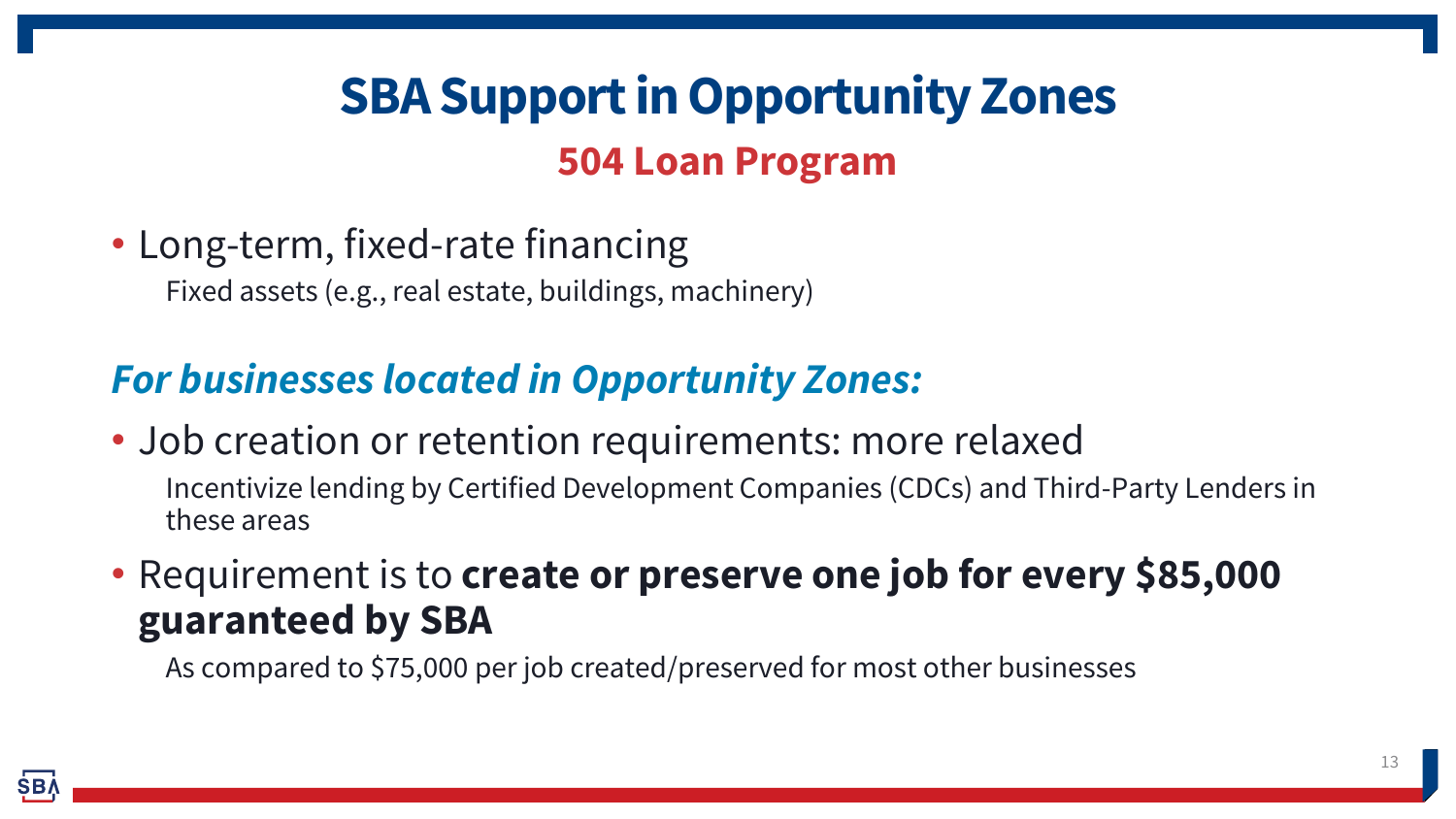# **SBA Support in Opportunity Zones Community Advantage Loan Pilot Program**

- Expands small business access to capital in underserved markets
- Allows mission-focused, community-based lenders to make 7(a) loans to small business with an SBA guarantee of 85% for loans of \$150,000 or less and 75% for loans greater than \$150,000 and less than \$250,000

#### *For businesses located in Opportunity Zones:*

- SBA expanded Pilot Program definition of "underserved markets" to include Opportunity Zones
- Community Advantage lenders are **required to make at least 60%**  of their loans in underserved markets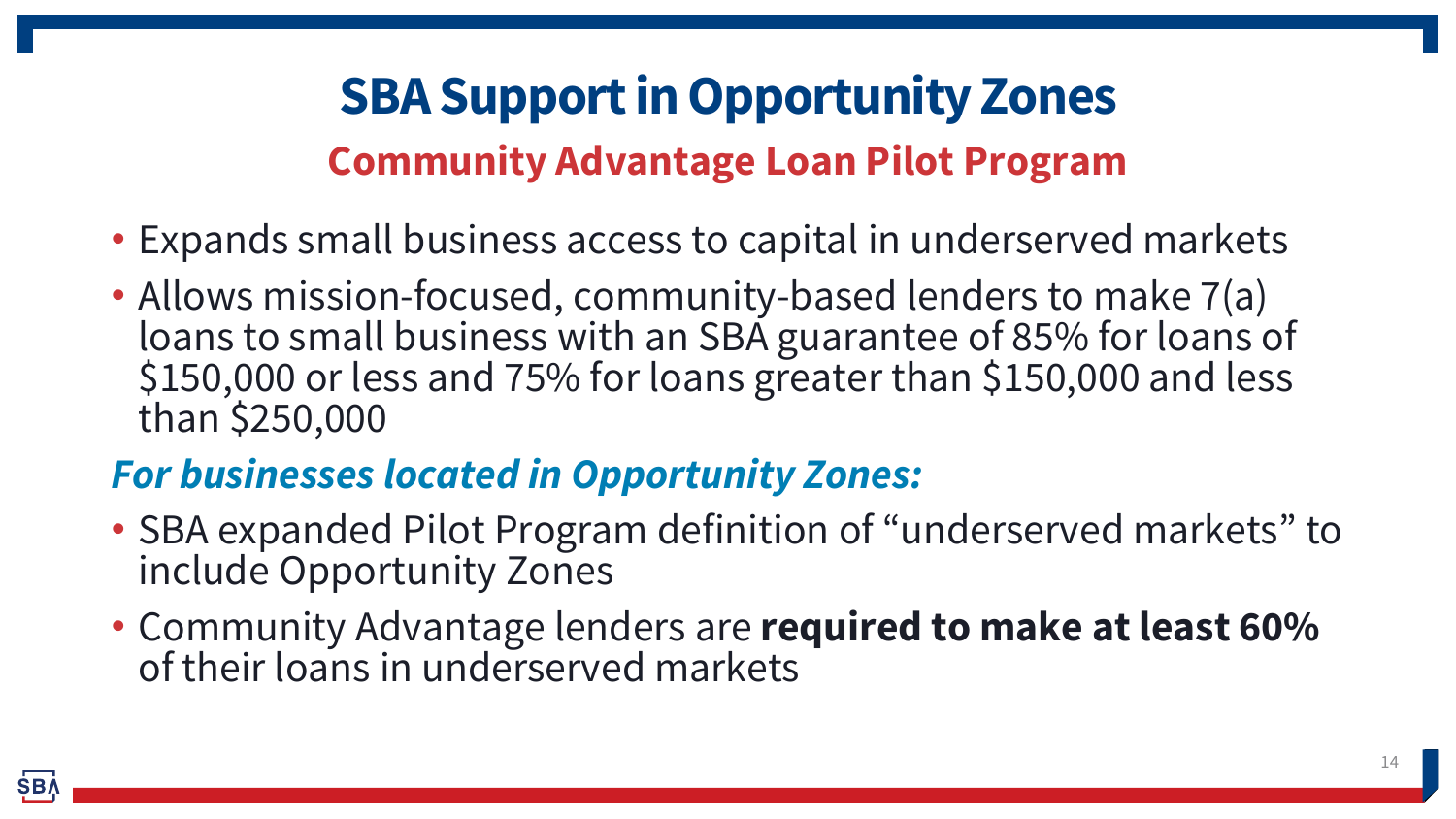### **SBA Support in Opportunity Zones HUBZone Government Contracting Opportunities**

- Historically Underutilized business zones [\(HUBZone](https://www.sba.gov/federal-contracting/contracting-assistance-programs/hubzone-program)) program promotes job growth, capital investment, and economic development to qualified & certified businesses
- Once certified, HUBZone-certified businesses compete for set-aside contracts
- **Goal:** 3% of all government contracts awarded to HUBZonecertified businesses

### **Approximately 73% of existing Opportunity Zones are also designated as HUBZones**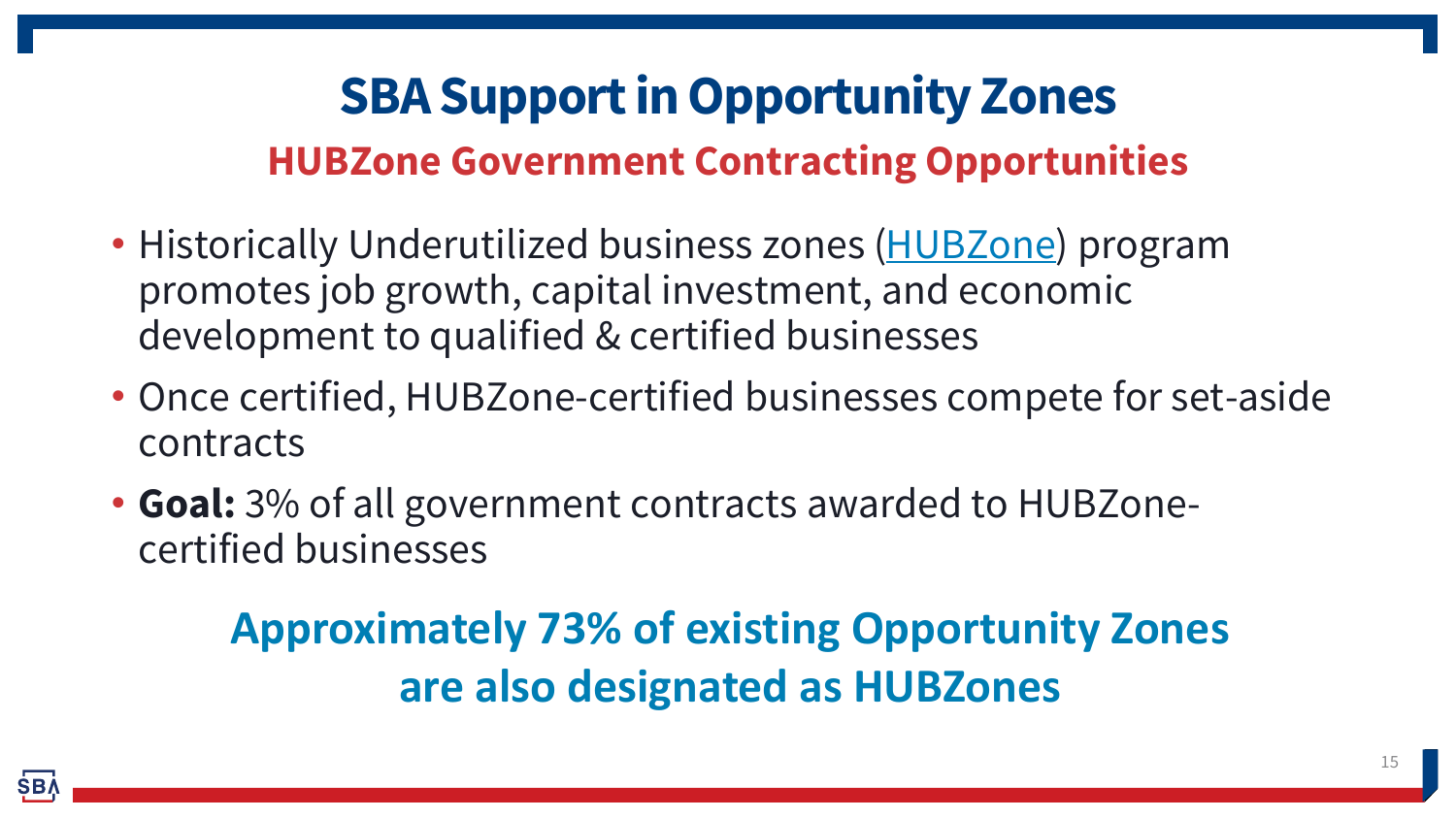# **New Opportunity Zones Website**

**[OpportunityZones.gov](https://opportunityzones.hud.gov/)**

- Hub of information for all interested in Opportunity Zone initiative
- Up-to-date information about latest actions of White House Opportunity and Revitalization Council

#### *Website includes:*

- Interactive map of more than 8,700 Opportunity Zones nationwide
- Links to Opportunity Zone-focused websites for each state/territory
- Comprehensive Federal tools and resources that support Opportunity Zone residents and complement Qualified Opportunity Fund investments
- Completed action items of each White House Opportunity and Revitalization Council member agency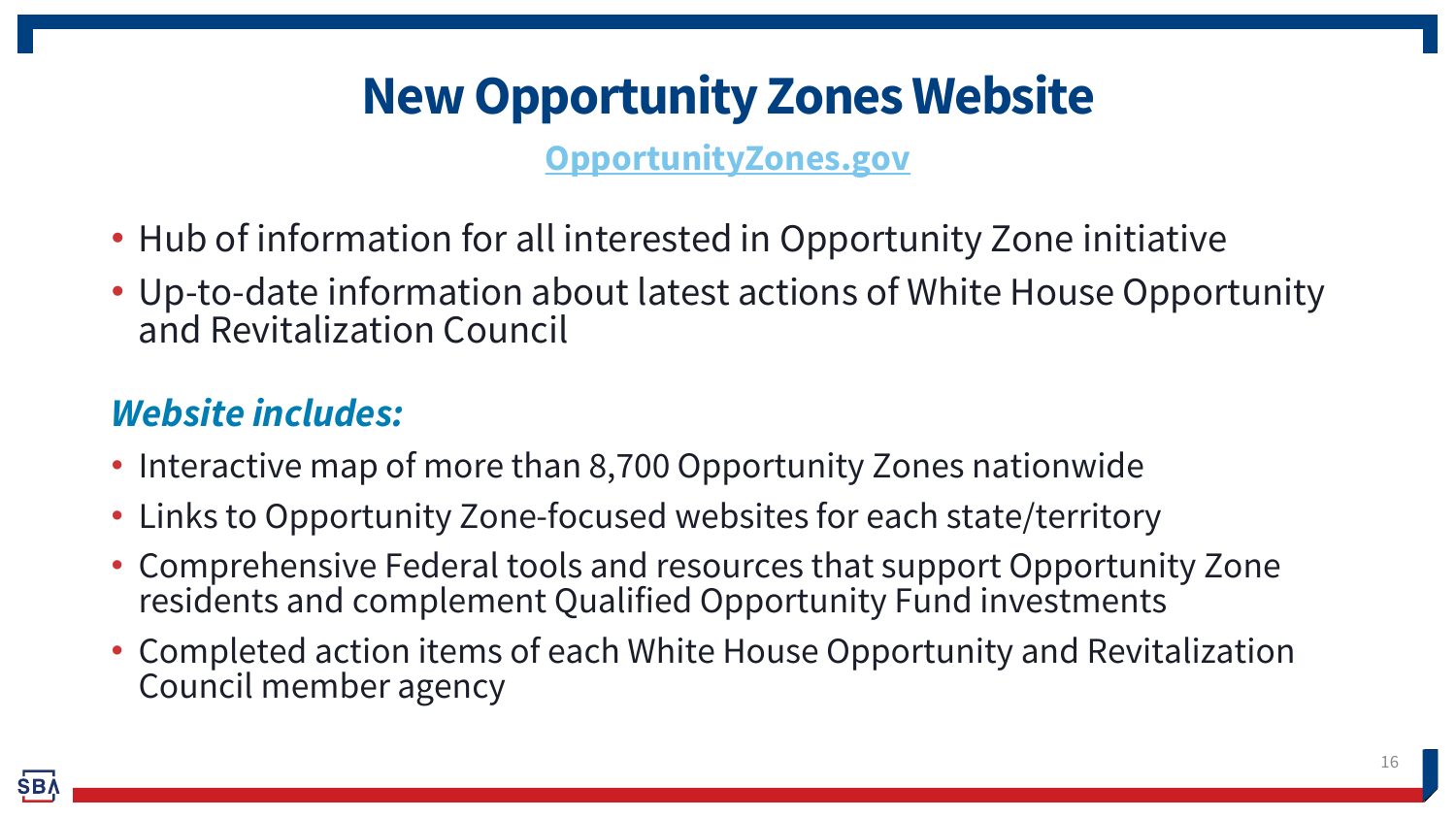### **State and Local Efforts**

**A roadmap to planning for economic development within Opportunity Zones**

#### **[Opportunity Zones Toolkit](https://opportunityzones.hud.gov/sites/opportunityzones.hud.gov/files/documents/Opportunity_Zones_Toolkit_Roadmap_FINAL_Edited_092319.pdf)**

- Developed by members of the White House Opportunity and Revitalization Council
- Initial volume provides roadmap to help communities plan for potential investments in Opportunity Zones, ensuring plans:
	- Consider local needs & preferences
	- Align community assets
	- Establish regulatory tools and financing incentives

**Goal:** Support investments and form partnerships toward equitable and inclusive community development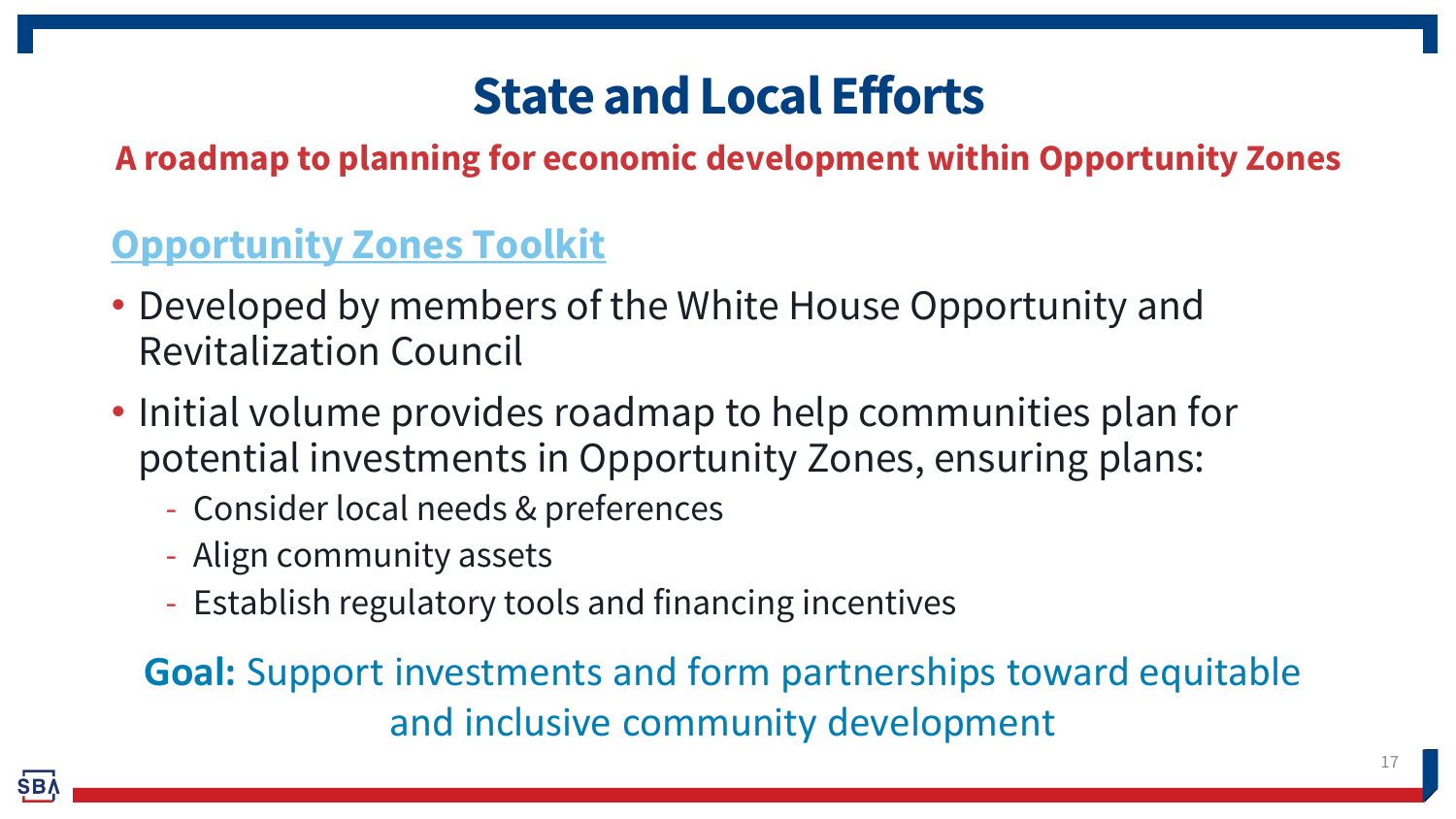# **Investors/Opportunity Zone Funds Qualified Opportunity Funds (QOF)**

- Investors create **Qualified Opportunity Funds (QOF)**
	- Flexibility to invest (directly or indirectly) in equipment, buildings, property, and businesses
	- [NCHSA Fund Directory](https://www.ncsha.org/resource/opportunity-zone-fund-directory/) contains list of known funds
	- Information on fund size, investment focus, geographic focus, contact information

### *Explore the list and make contact*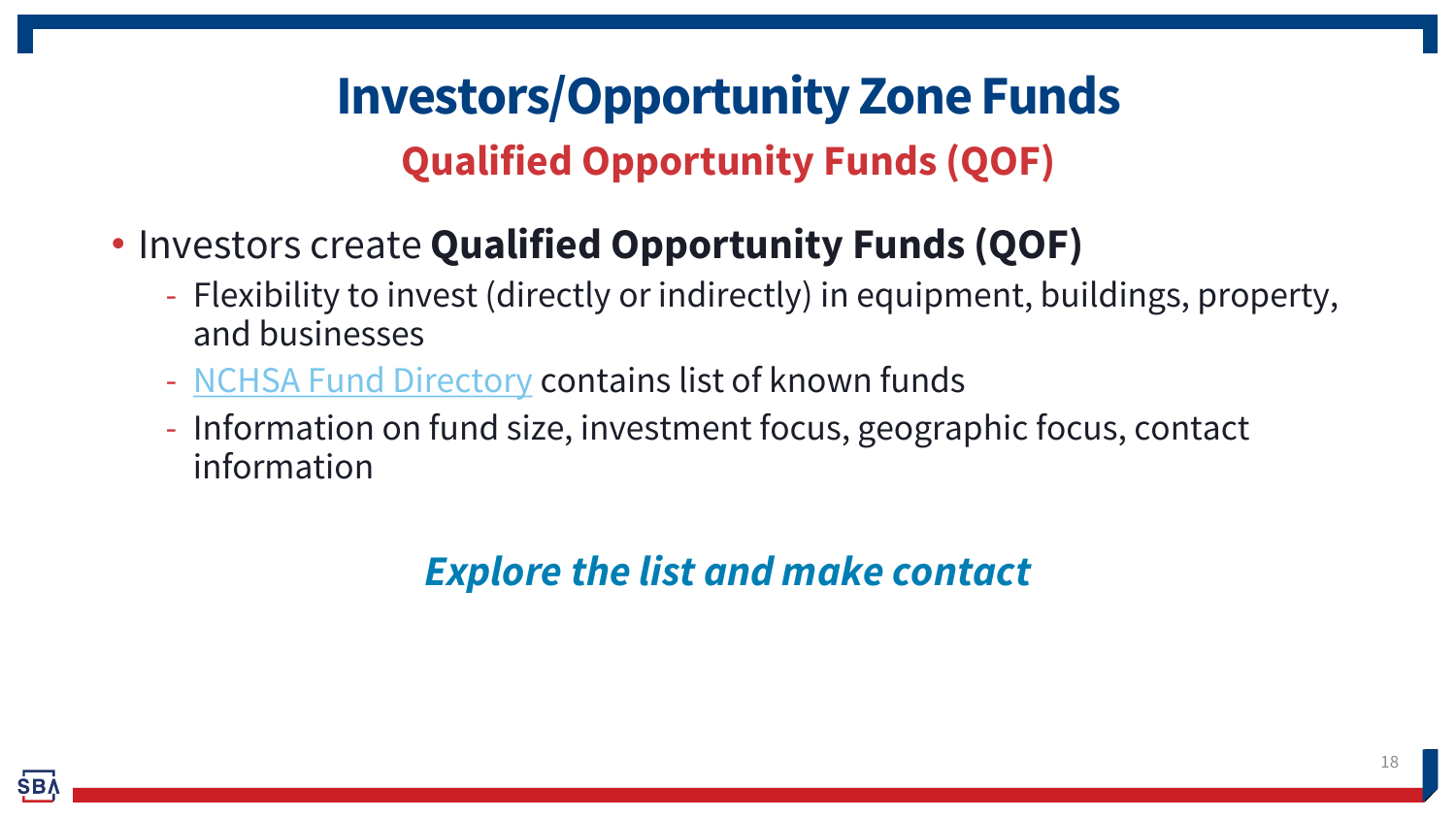### **What Can You Do? Get involved!**

- Educate yourself on what your state, local, and tribal governments are doing around Opportunity Zones Some states and communities are more active than others
- Involve your District Office with state and local government efforts regarding community Opportunity Zone initiatives
- Search for Opportunity Zone activity in your community or state to learn more about opportunities near you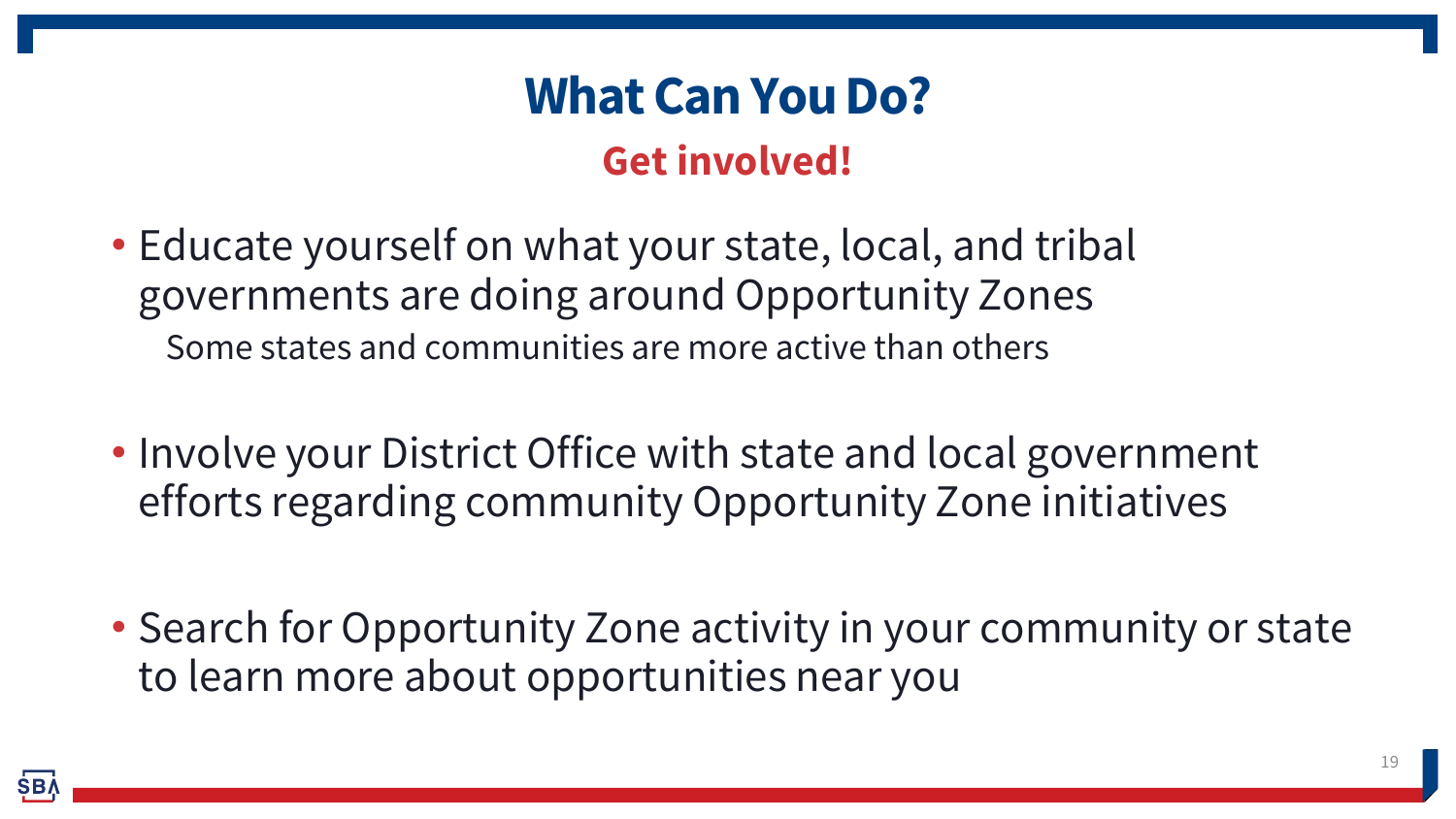### **Resources**

• Opportunity Zone Fund Directory

<https://www.ncsha.org/resource/opportunity-zone-fund-directory/>

- Opportunity Fund Map (must allow adobe flash player): www.cims.cdfifund.gov/preparation/?config=config\_nmtc.xml
- Community Development Financial Institutions Fund [www.cdfifund.gov](http://www.cdfifund.gov/)